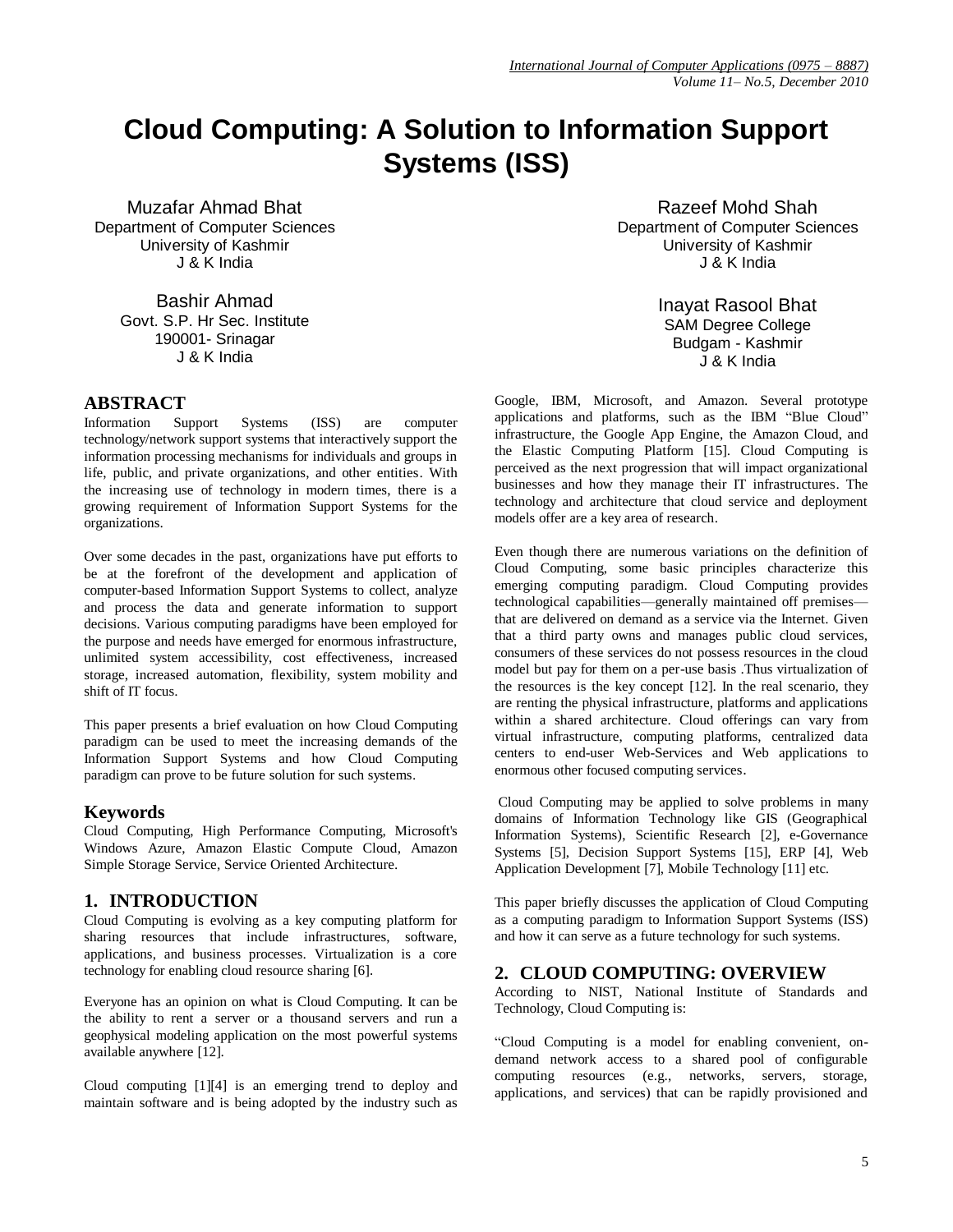released with minimal management effort or service provider interaction."

Cloud Computing is a general term for anything that involves delivering hosted services over the Internet. Instead of a static system architecture, Cloud Computing supports the ability to dynamically scale up and quickly scale down, offering cloud consumers high reliability, quick response times, and the flexibility to handle traffic fluctuations and demand [8]. Cloud Computing also supports multi tenancy, providing systems configured in such a way that they can be pooled to be shared by many organizations or individuals [3]. Virtualization technology allows cloud vendors to convert one server into many virtual machines, thereby eliminating client-server computing with single-purpose systems [4]. This maximizes hardware capacity and allows customers to leverage economies of scale [8].

## **2.1 Cloud Computing Service Model**

The service model comprises three core options within the Cloud Computing environment.

## **2.1.1 Software as a Service (SaaS)**

Sometimes referred to as "software on demand," is software that is deployed over the internet and/or is deployed to run behind a firewall on a local area network or personal computer. With SaaS, a provider licenses an application to customers either as a service on demand, through a subscription, in a "pay-as-you-go" model, or (increasingly) at no charge. This approach to application delivery is part of the utility computing model where all of the technology is in the "cloud" accessed over the Internet as a service. It is an approach whereby data is permanently stored in remote servers accessible via the Internet and cached temporarily on client devices that may include desktops, tablet computers, notebooks, hand-held devices, mobile phones, etc., and is frequently called Software as a Service (SaaS) [9]. The most commonly referenced examples of SaaS is Salesforce.com's human-resource applications, which provides a customer relationship management (CRM) system accessible via the Internet Google Apps, Microsoft Office Live, Cisco WebEx ,Oracle CRM etc.

## **2.1.2 Platform as a Service (PaaS)**

Perceived as Solution Stack as a service, provides an application platform, or middleware, as a service on which developers can build and deploy custom applications. PaaS offerings may include facilities for application design, application development, testing, deployment and hosting as well as application services such as team collaboration, web service integration and marshalling, database integration, security, scalability, storage, persistence, state management, application versioning, application instrumentation and developer community facilitation. These services may be provisioned as an integrated solution over the web. It facilitates the deployment of customercreated applications to the cloud using provider-supported frameworks, including APIs based on Java, Python, or .Net. Although the consumers don't control the underlying cloud infrastructure, they have control over the deployed applications and hosting environment configurations [9].

## **2.1.3 Infrastructure as a Service (IaaS)**

Infrastructure as a Service is a stipulation model in which an organization outsources the equipment used to support operations, including storage, hardware, servers and networking mechanisms. When a vendor rents out infrastructure components on demand—such as servers, storage components, file systems, virtualization technologies, and network hardware—the vendor is delivering an IaaS service [10]. The service provider owns the equipment and is responsible for housing, running and maintaining it. The client typically pays on a per-use basis (Amazon Elastic Compute Cloud or Amazon Simple Storage Service e.g.).

A cloud service has three distinct characteristics that differentiate it from traditional hosting. It is sold on demand, typically by the minute or the hour; it is elastic -- a user can have as much or as little of a service as they want at any given time; and the service is fully managed by the provider (the consumer needs nothing but a personal computer and Internet access). Significant innovations in virtualization and distributed computing, as well as improved access to high-speed Internet and a weak economy, have accelerated interest in Cloud Computing [12].



# **Figure 1: Cloud Computing Service Model**

# **2.2 Cloud Types**

In terms of implementation, there are three major types of cloud deployments; internal clouds, private clouds, and public clouds.



**Figure 2: Cloud Types**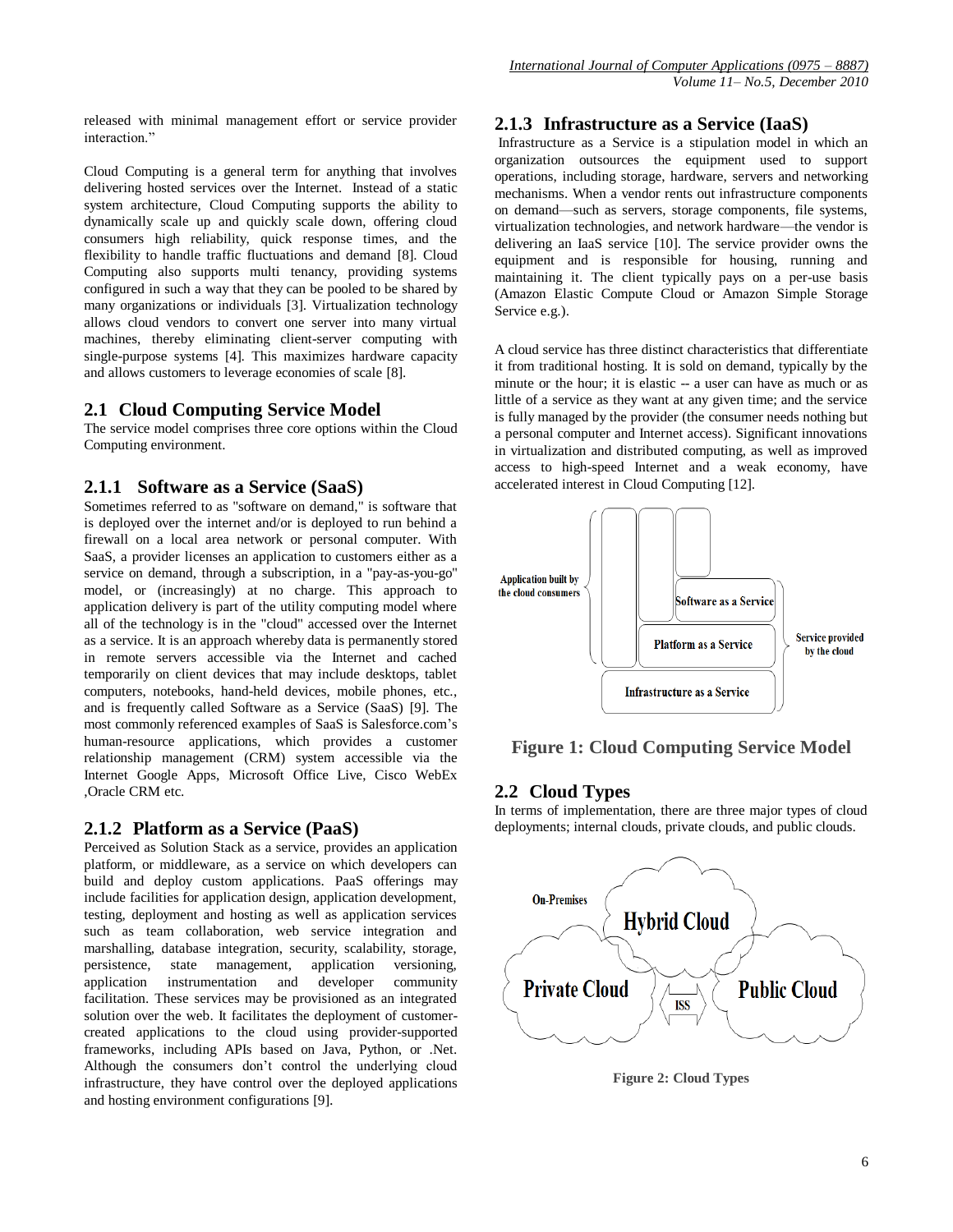#### **2.2.1 Private Clouds**

Private clouds (aka, on-premises cloud) are cloud emplacements within the organization's location, managed internally in a private cloud-based service, data and processes are administered inside the organization by an IT department within an organization, without the limitations of network bandwidth, security exposures and legal requirements that using public cloud services might involve. In addition, private cloud services present the provider and the user greater control of the cloud infrastructure, improving security and adjustability because user access and the networks used are constrained and selected. This is growing as a new architecture for the Datacenter, sometimes known as a Datacenter-in-a-box. This model gives organizations a high level of control over the use of cloud resources while bringing in the expertise needed to establish and operate the environment [12].

#### **2.2.2 Public Clouds**

Public cloud services are characterized as being "off-premises" accessible to clients from a third party service provider via the Internet. Public clouds are most often hosted away from customer premises, and they provide a way to reduce customer risk and cost by providing a flexible, even temporary extension to enterprise infrastructure [12]. The name "public" does not always signify free, even though it can be free or to some extent economical to use. A public cloud does not mean that a user's data is publically available for all; public cloud vendors in fact offer an access control mechanism for their users. Public clouds provide an elastic, cost effective means to provide solutions. This type of cloud provides all the benefits of the economy of scale, ease of management, and ever growing elasticity.

#### **2.2.3 Hybrid Clouds**

In simpler terms hybrid cloud is a combination of a public and private cloud that interoperates. In this model users generally farm out no business- critical information and processing to the public cloud, while keeping business-critical services and data in their command. Hybrid Clouds are usually a combination of private clouds and public clouds, usually, managed using the same administration and monitoring consoles. A hybrid cloud also can be used to handle planned workload spikes. Sometimes called "surge computing," a public cloud can be used to perform periodic tasks that can be deployed easily on a public cloud [12].



**Figure 3: Non-Exhaustive View on the Main Aspects Forming a Cloud System [13]**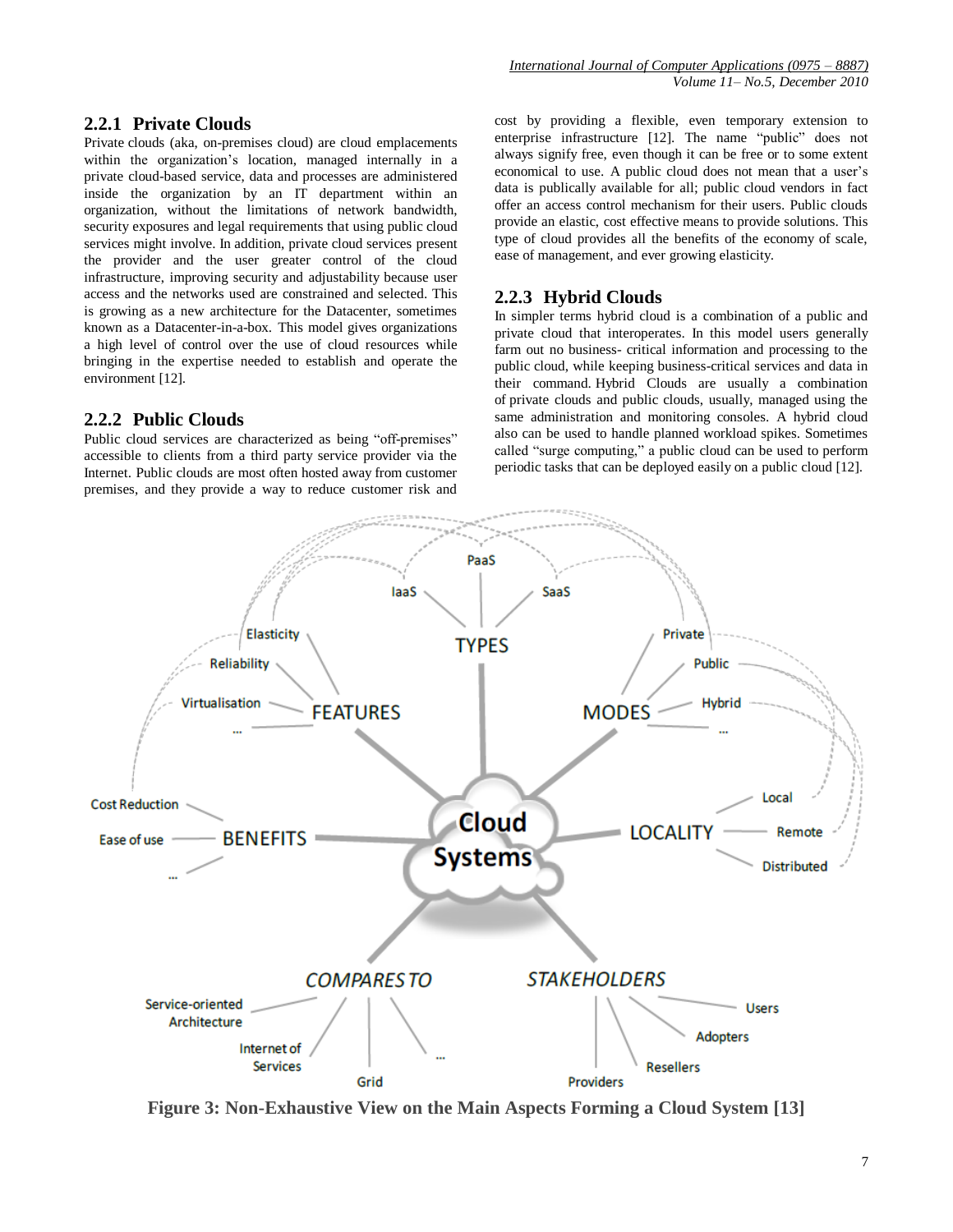*International Journal of Computer Applications (0975 – 8887) Volume 11– No.5, December 2010*

## **3. INFORMATION SUPPORT SYSTEMS AND CLOUD COMPUTING**

Information Support Systems are computer based Information Systems that supports business or organizational information processing and information dissemination activities.

ISS serve the management, operations, and planning levels of an organization and provide information accessibility to a wide range of users distributed over a large geographical area.

ISS serves as the computer technology/network support system for varied users. ISS manages and provides technical support and service for centrally administered services such as software and hardware support. ISS is responsible for the upgrade and maintenance of both hardware and software for different shades of users of an organization/enterprise.

Over the past few years most of Information Support Systems are more and more dependent on high performance computing (HPC) environments such as clusters and computational grids [16]. Most of Information Support Systems usually deal with large volume of data (structured and unstructured) that requires huge CPU power to produce results in reasonable time on which wide range of users are dependent which may be located over a large geographical area. However, configuring and maintaining a cluster or a computational grid is usually a very cumbersome activity that requires specialists to support it. In addition, the high cost to acquire this computational apparatus can be considered a serious problem to the effective use of the ISS in terms of timeliness service and availability. Furthermore with the passage of time needs have emerged for enormous infrastructure, unlimited system accessibility, cost effectiveness, increased storage, increased automation, flexibility, system mobility and shift of IT focus.

Since Cloud Computing is a fast growing trend that includes several categories of service, all offered on demand over the Internet in a pay-as-you-go model, it promises to increase the velocity with which applications are deployed, increase innovation, and lower costs, all while increasing system agility. Using a Cloud Computing strategy for ISS will help in conducting core business activities with less hassle and greater efficiency. Organizations can maximize the use of their existing hardware to plan for and serve specific peaks in usage. Thousands of virtual machines and applications can be managed more easily using a cloud-like environment.

Businesses can also save on power costs as they reduce the number of servers required. And with IT staff spending less time managing and monitoring the data centre, IT teams are well placed to further streamline their operations as staff complete more work on fewer machines.

ISS in Cloud would refer to a collection of technologies that include hosted infrastructure (IaaS), like virtual servers, network equipment and disk space; hosted operating systems (PaaS), like Windows Azure and Google App Engine; and application-level services (SaaS).

The key characteristics of the Information Support Systems on cloud would be the ability to scale and provision computing power dynamically in a cost efficient way and the ability of the consumers (end users, organization or IT staff) to make the most of that power without having to manage the underlying complexity of the technology. The ISS Cloud architecture itself can be private (hosted within the organization's firewall) or public (hosted on the Internet). These characteristics lead to a set of core value propositions:

#### **3.1 On Demand Scalability**

The ISS have to deal with changes in their environments. The ability of Cloud Computing solutions to scale up and down is a major advantage. If an ISS has periods of time in which its computing resource needs are much higher or lower than normal, cloud technologies (both private and public) can cater to those changes. The ISS pays for the IT resources it actually uses; it does not have to maintain multiple sets of artificially high levels of resources to handle peak demands.

#### **3.2 Streamlining the Data Center**

ISS of any size will have a considerable investment in its data center. That includes buying and maintaining the hardware and software, providing the facilities in which the hardware is housed and hiring the personnel who keep the data center running inhouse. An ISS can streamline its data center by taking advantage of cloud technologies internally or by offloading workload into the public.

#### **3.3 Business Processes Improvement**

The cloud provides an infrastructure for improving business processes to a much greater extent. An ISS and its users, suppliers and partners can share data and applications in the cloud, allowing everyone involved to focus on the business process instead of the infrastructure that hosts it, thus minimizes the resource dependency.

#### **3.4 Minimizing Startup Costs**

For ISS that are just starting out, emerging markets, or even groups in larger organizations, Cloud Computing reduces startup costs to larger extent. The new ISS starts with an infrastructure already in place, so the time and other resources that would be spent on building a data center are borne by the cloud provider and taken care of, whether the cloud is private or public.

#### **4. CONCLUSION**

In this paper we discussed the Cloud Computing in general and discussed how Cloud Computing can improve ISS scenario. We also tried to highlight the benefits of using Cloud Computing Solution for ISS and how it can prove to be a future computing paradigm for Information Support Systems. Although it is an introductory and surface work we can conclude that Cloud Computing is a serious contender to aid Information Support Systems. We have not provided any particular architecture to be followed by Information Support Systems in cloud.